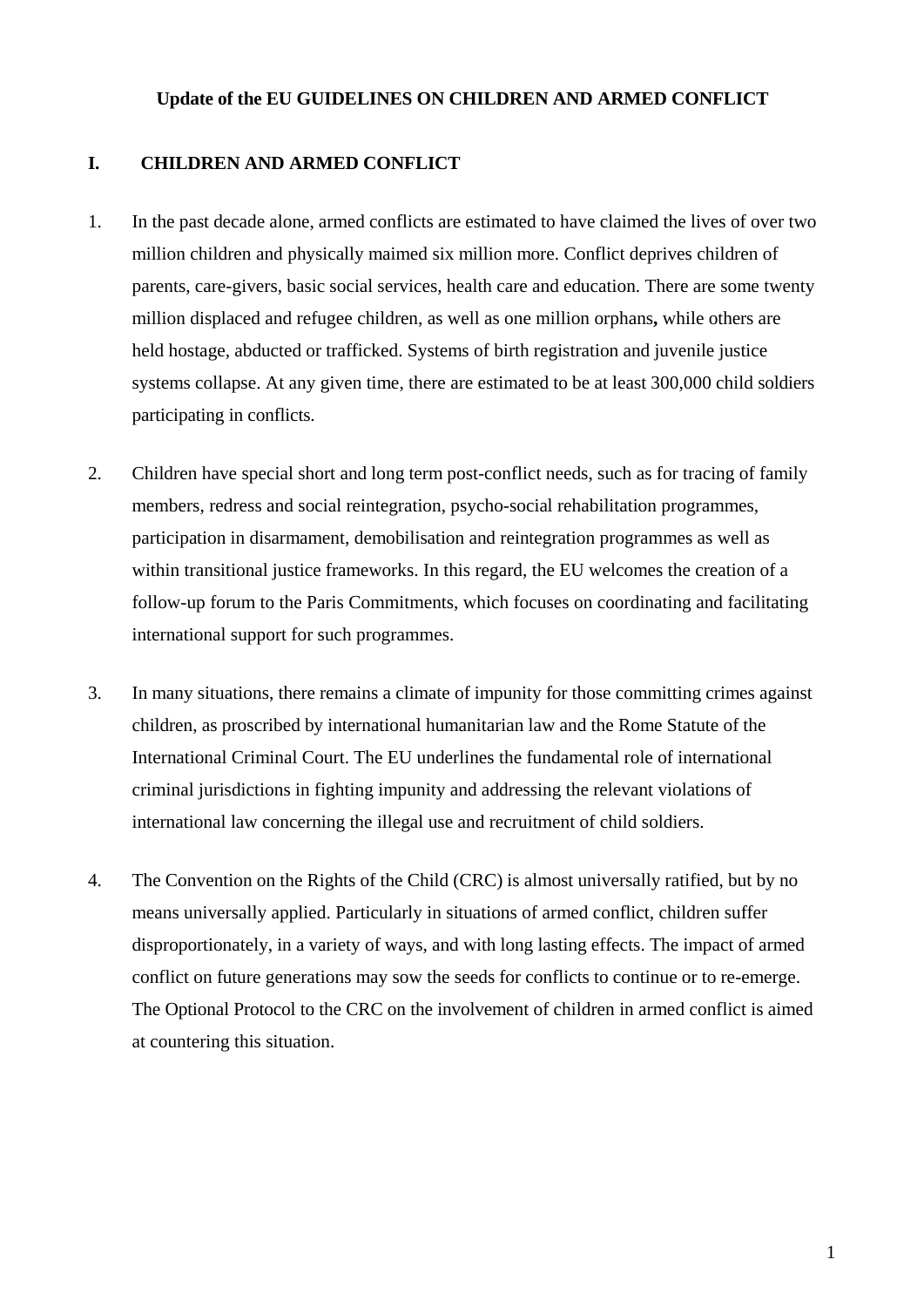5. The EU welcomes that important international mechanisms have been established dealing with children and armed conflict, in particular, the Special Representative of the UN Secretary General for Children and Armed Conflict, and the Security Council Working Group on Children and Armed Conflict. Consequently, the EU and its member States shall take into consideration and, where appropriate, coordinate their action with these mechanisms, in a view to maximise impact of their respective interventions.

### **II. PURPOSE**

- 6. Promotion and protection of the rights of the child is a priority of the EU's human rights policy. The European Union (EU) considers it of critical importance to address the issue of children and armed conflict not only because children are suffering in the present and will shape the future but because they have inherent and inalienable rights, as set out in the CRC, its Optional Protocols and other international and regional human rights instruments. The EU aims to raise the awareness of this issue by giving more prominence to EU actions in this field, both within the EU and in its relations with third parties.
- 7. The EU undertakes to address the short, medium and long term impact of armed conflict on children in an effective and comprehensive manner, making use of the variety of tools at its disposal, and building on past and ongoing activities (overview of EU actions in Annex I). The EU's objective is to influence third countries and non state actors to implement international and regional human rights norms, standards and instruments, as well as international humanitarian law (as listed in Annex II) and to take effective measures to protect children from the effects of armed conflict, to end the use of children in armed forces and armed groups, and to end impunity for crimes against children. The EU recognises the importance of ensuring coordination and continuity between the various policies and actions targeting the situation of children affected by armed conflict in the various policy areas, including CFSP/ESDP, external assistance and humanitarian aid.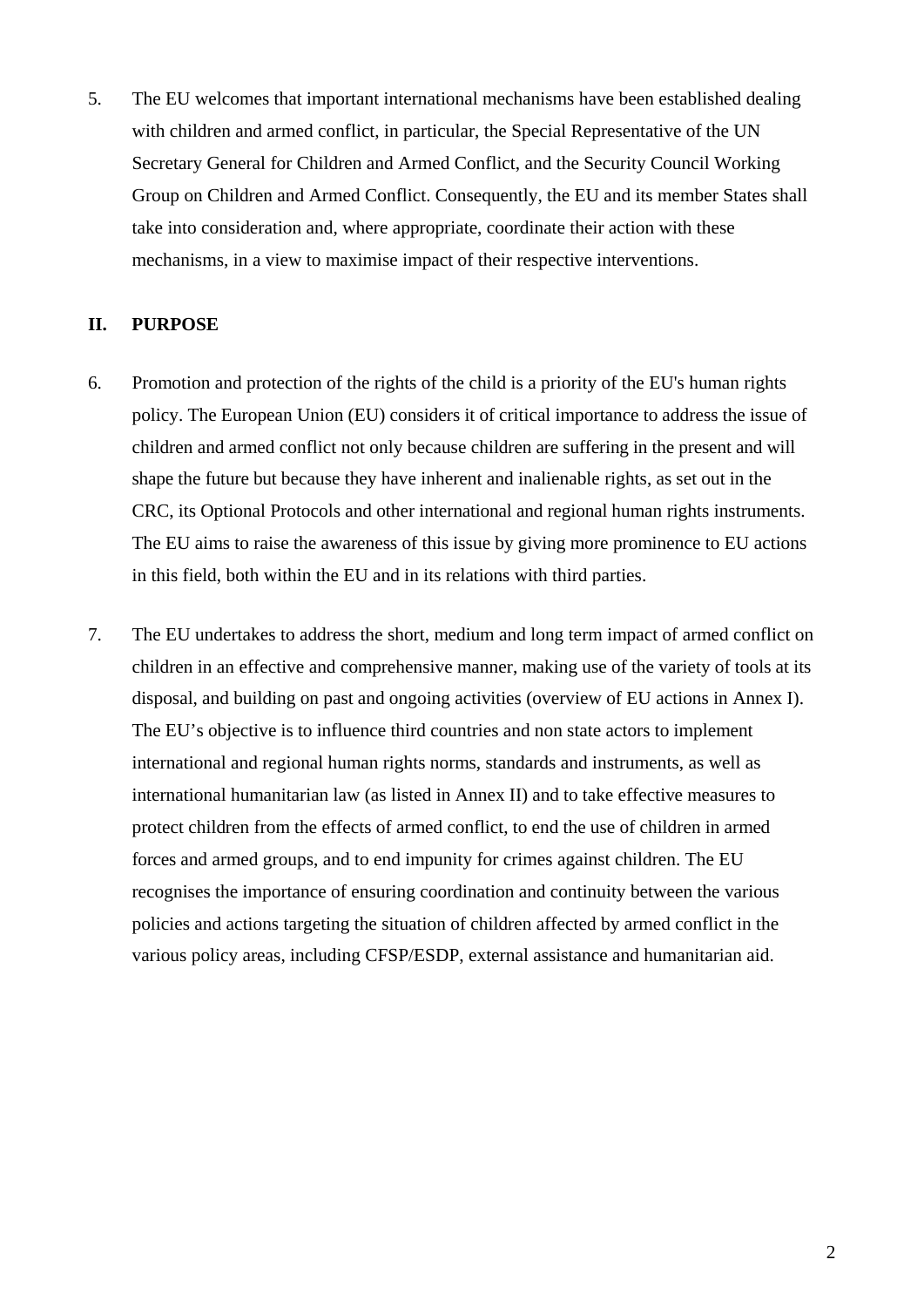#### **III. PRINCIPLES**

- 8. The EU is founded on the principles of liberty, democracy, respect for human rights and fundamental freedoms, and the rule of law. These principles are common to the Member States. Respect for human rights features among the key objectives of the EU's Common Foreign and Security Policy (CFSP), which includes the European Security and Defense Policy (ESDP). Respect for human rights is also part of the Community's policies regarding trade and development co-operation and humanitarian assistance.
- 9. The promotion and protection of the rights of all children is a priority concern of the EU and its Member States. In its work to ensure the protection of children affected by armed conflict, the EU is guided by relevant international and regional norms and standards on human rights and humanitarian law including, inter alia, those contained in Annex II.
- 10. The EU supports the work of the relevant actors, in particular the UN Secretary General, the Special Representative of the Secretary General for Children and Armed Conflict, the Working Group of the Security Council on Children and Armed Conflict, UNICEF, UNIFEM, OHCHR, UNHCR, UNDP, ILO, the Committee on the Rights of the Child, the Human Rights Committee, the Human Rights Council, the Third Committee, the Council of Europe, OSCE/ODIHR as well as UN Special Mechanisms and other relevant actors such as the ICRC, the Human Security Network and civil society organisations. The EU also supports the work of child protection networks and Task Forces monitoring UN Resolution 1612 on the ground. The EU will pro-actively contribute and work with these actors to ensure that the existing international safeguards to the rights of the child are strengthened and effectively implemented.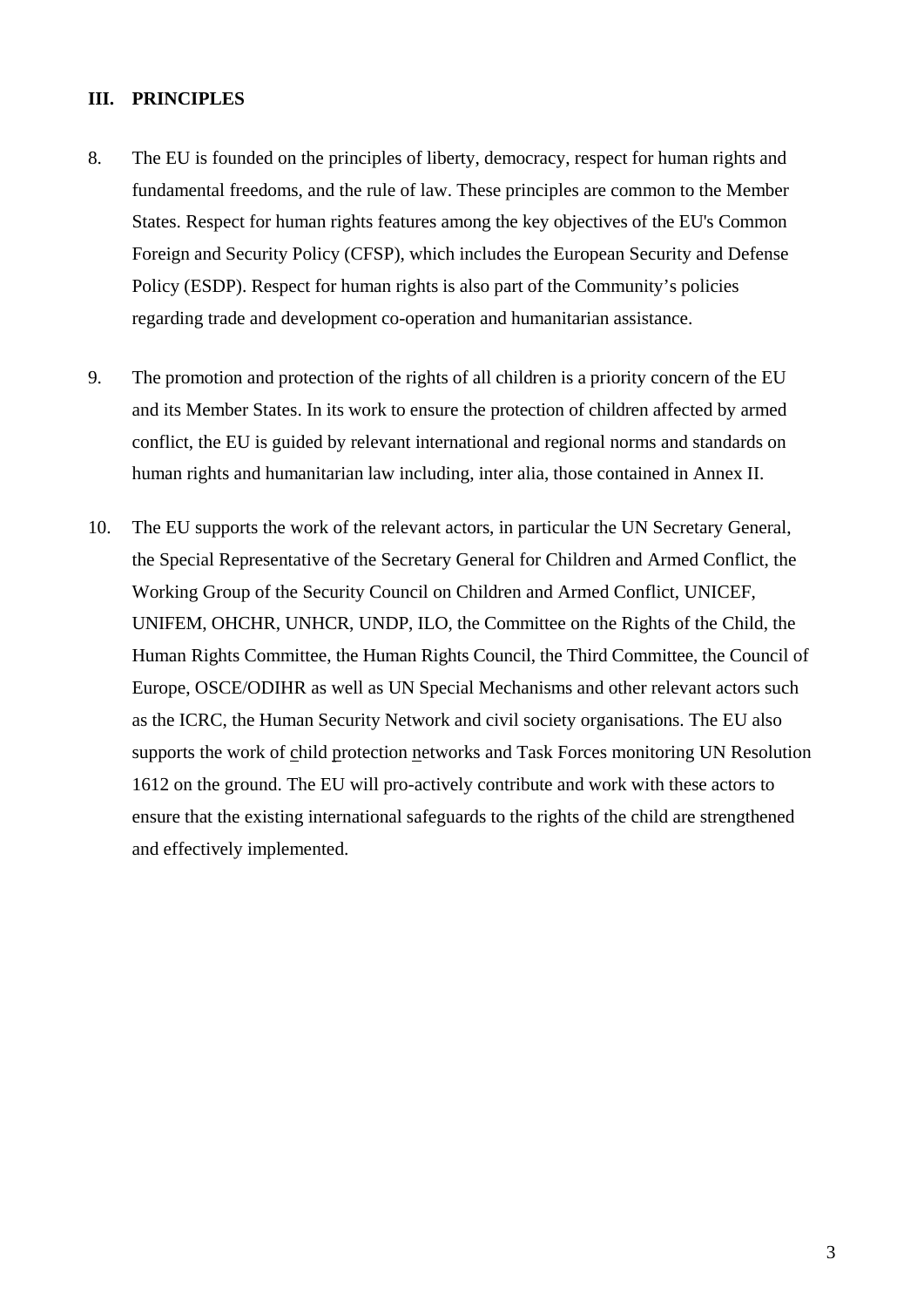#### **IV. GUIDELINES**

Regular monitoring, reporting and assessments form the basis for the identification of situations where EU action is called for. Where EU-led crisis management operations are concerned, decision making will proceed on a case-by-case basis, bearing in mind the potential mandate for the specific action and the means and capabilities at the disposal of the EU.

#### **A. Monitoring and reporting**

11. In their periodic reports and where relevant, and in full knowledge, and in coordination with, the reporting and monitoring system of the UN established through UNSC resolutions 1539 (2004) and 1612 (2005)**,** the EU Heads of Mission, Heads of Mission of civilian operations, EU Military Commanders (through the chain of command) as well as the EU Special Representatives will include an analysis of the effects of conflict or looming conflict on children. These reports should address in particular violations and abuses against children, recruitment and deployment of children by armies and armed groups, killing and maiming of children, attacks against schools and hospitals, blockage of humanitarian access, sexual and gender-based violence against children, abduction of children and the measures taken to combat them by the parties in case**.** While these six violations provide a primary focus, they do not exclude monitoring and reporting of, and response to, other violations committed against children as relevant in each country situation. They will include in their normal reporting periodic evaluation of the effect and impact of EU actions on children in conflict situations where appropriate. Where relevant, Heads of Mission may prepare *ad hoc* reports on country situations, including an update on the implementation of relevant country strategies which may cover also these issues. Lessons learned from EU crisis management operations may form another important source of information for the competent working parties provided they are not classified.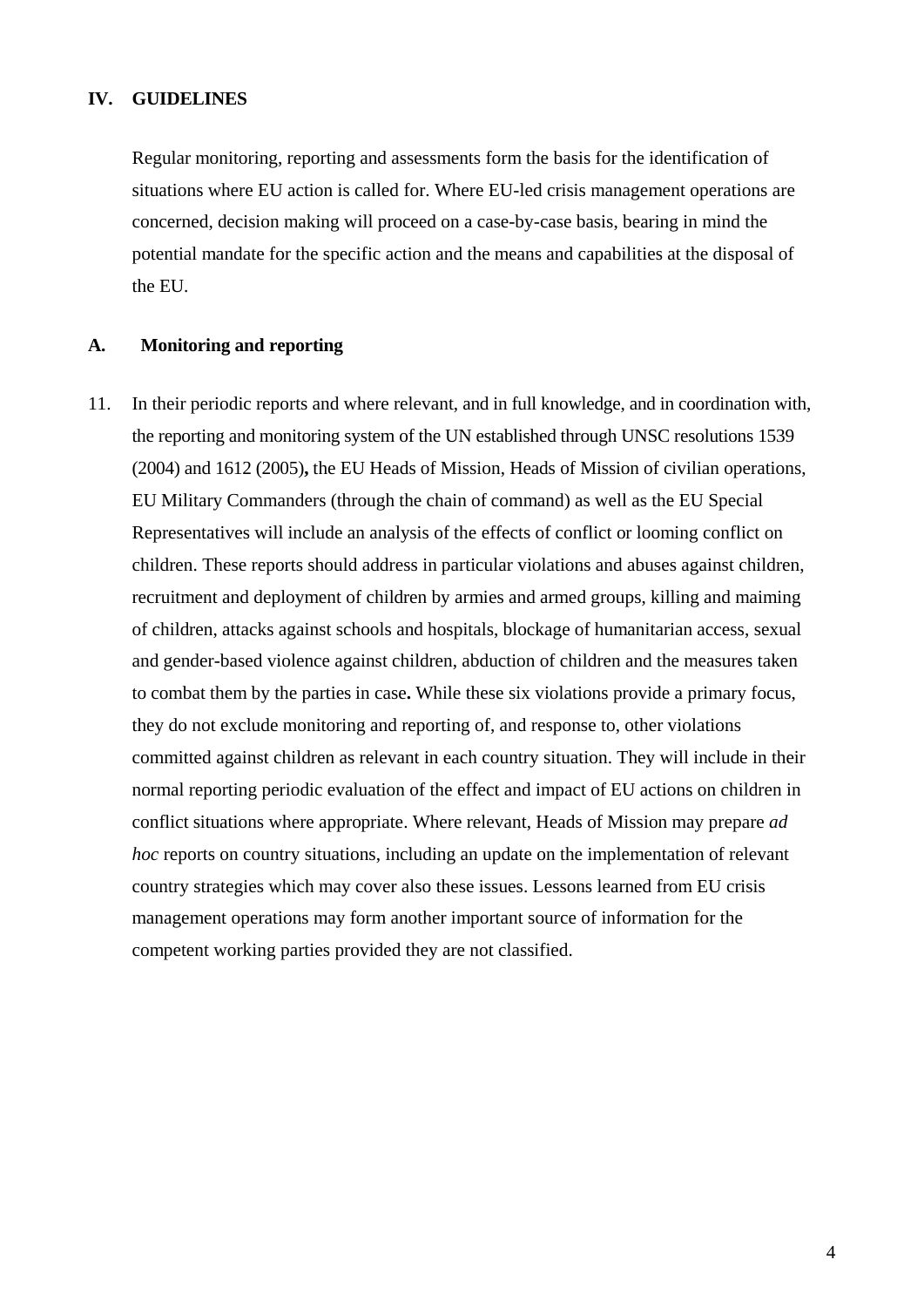12. The Commission will draw the attention of the Council and Member States to relevant reporting in this area and provide further information, where appropriate and necessary, on Community-funded projects aimed at children and armed conflict and post-conflict rehabilitation. Member States will feed into this overview by providing information on bilateral projects in this area.

#### **B. Assessment and recommendations for action**

13. The Council Working Group on Human Rights (COHOM) in close co-ordination with other relevant working parties will on the basis of the above mentioned reports and other relevant information, such as reports and recommendations from the UNSG (including the list of parties to armed conflict that recruit or use children as annexed to the annual report to the UN Security Council on children and armed conflict), the Special Representative of the Secretary General for Children and Armed Conflict, the UN Security Council working group on Children and armed conflict, UNICEF, UN Special Mechanisms and human rights Treaty Bodies as well as non-governmental organisations, at regular intervals identify situations where EU actions are called upon, in particular where alarming situations arise which call for immediate attention, and make recommendations for such action to the appropriate level (PSC/Coreper/Council).

### **C. EU tools for action in relations with third countries**

The EU has a variety of tools for action at its disposal. The EU will build on existing initiatives in order to consolidate, strengthen and advance EU actions for children affected by armed conflict (as in Annex I). In addition, the tools at the EU's disposal include, inter alia, the following:

14. Political dialogue: The human rights component of the political dialogue at all levels between the EU and third countries and regional organisations shall, where relevant, include all aspects of the rights and well being of the child during pre-conflict, conflict and postconflict situations.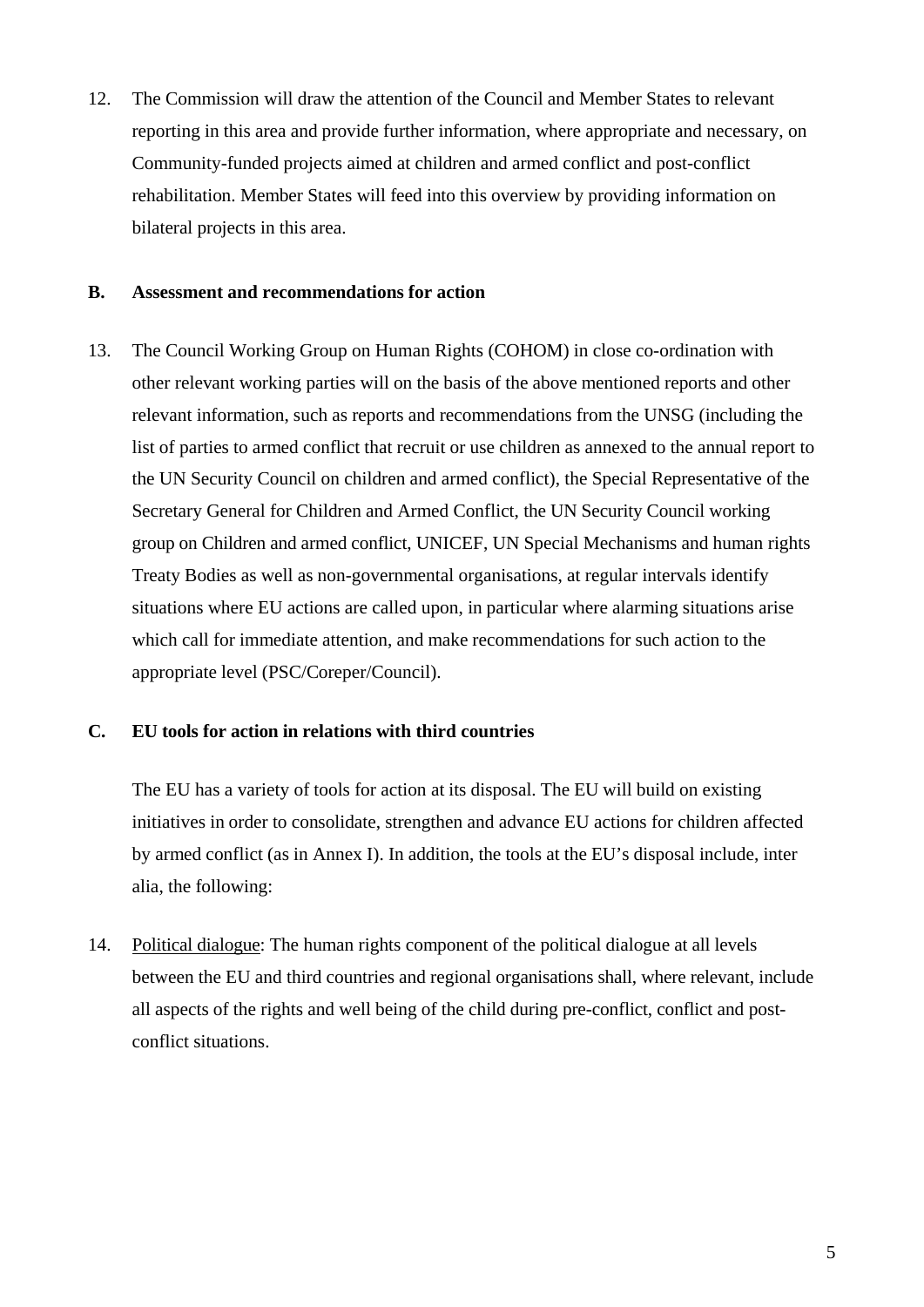- 15. Démarches: EU will make démarches and issue public statements urging relevant third countries to take effective measures to ensure protection of children from the effects of armed conflict, to end the use of children in armed forces and armed groups, and to end impunity. The EU Special Representatives and Heads of Mission will be tasked to continue to address the matter with non state actors where relevant. Where appropriate, the EU will also react to positive developments that have taken place.
- 16. Multilateral co-operation: the Community is engaged in funding projects relating to children and armed conflict in several fields, in particular for Disarmament, Demobilisation, Reintegration and Rehabilitation (DDRR) and through humanitarian assistance. The Commission will identify possibilities for extending such support, for example in the context of its Country Strategy Papers and its Mid Term Reviews, paying specific attention to the situations in priority countries. The Commission will also specifically consider the link between relief, rehabilitation and development. In this continuum, the Commission has recognised the importance of support to education in emergencies, which has to be integrated into comprehensive longer-term policies. Member States will equally seek to reflect priorities set out in these guidelines in their bilateral cooperation projects.
- 17**.** Crisis management operations: during the planning process, the question of protection of children should be adequately addressed. In countries where the EU is engaged with crisis management operations, and bearing in mind the mandate of the operation and the means and capabilities at the disposal of the EU, the operational planning should take into account, as appropriate, the specific needs of children, bearing in mind the particular vulnerability of the girl child. In pursuit of the relevant UNSC resolutions, the EU will give special attention to the protection, welfare and rights of children in armed conflict when taking action aimed at maintaining peace and security.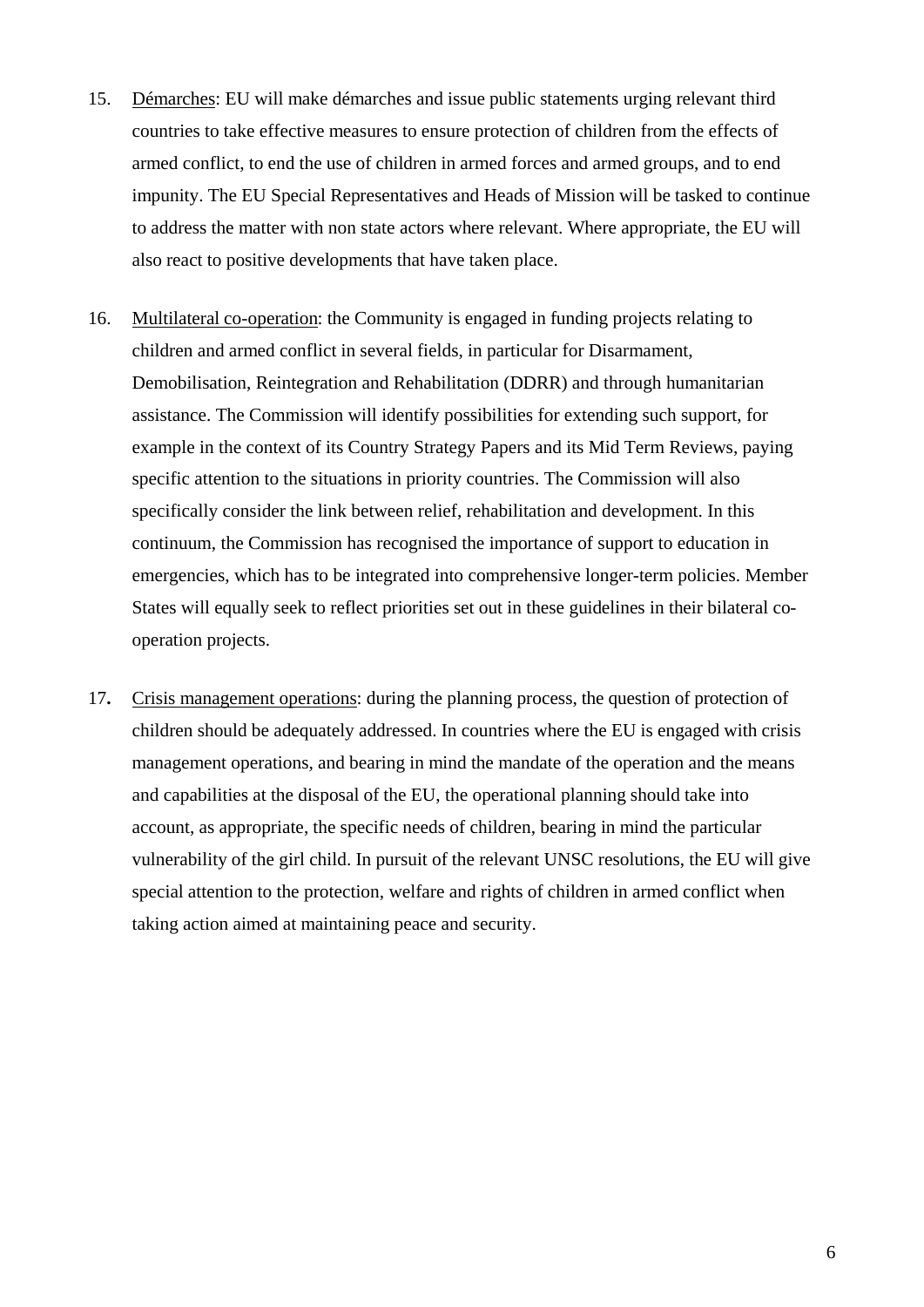- 18. Making use of the various tools at its disposal, the EU will seek to ensure that specific needs of children will be taken into account in early-warning and preventive approaches as well as actual conflict situations, peace negotiations, peace agreements, ensuring that crimes committed against children be excluded from all amnesties, post-conflict phases of reconstruction, rehabilitation, reintegration and long-term development. The EU will seek to ensure that the local community, including children, is involved in the peace process. In this context, the EU will take advantage of and build on experience gained within the UN system and regional organisations. Girls and those children, who are refugees, displaced, separated, abducted, affected by HIV/AIDS, disabled, subject to sexual exploitation or in detention are particularly vulnerable.
- 19. Training: the co-ordinated EU Training Concept in the field of crisis management should take account of the implications of these guidelines**.** In light of this, the EU recommends training in child protection.
- 20. Other measures: the EU might consider making use of other tools at its disposal where appropriate, such as the imposition of targeted measures**.** When EU agreements with third countries are approaching renewal the EU will consider carefully the country's record on respect for children's rights, with particular reference to children affected by armed conflict.

#### **V. IMPLEMENTION AND FOLLOW-UP**

- 21. COHOM is furthermore requested to:
- a) oversee the implementation of EU action taken in accordance with these guidelines and to that end develop modalities to render paragraph 12 operational, as well as to oversee the implementation of relevant country strategies. In this context, reference is made to the 25 June 2001 General Affairs Council's conclusions, which recalled that the Community actions should be consistent with the EU's action as a whole;
- b) review and update on a regular basis the EU list of priority countries;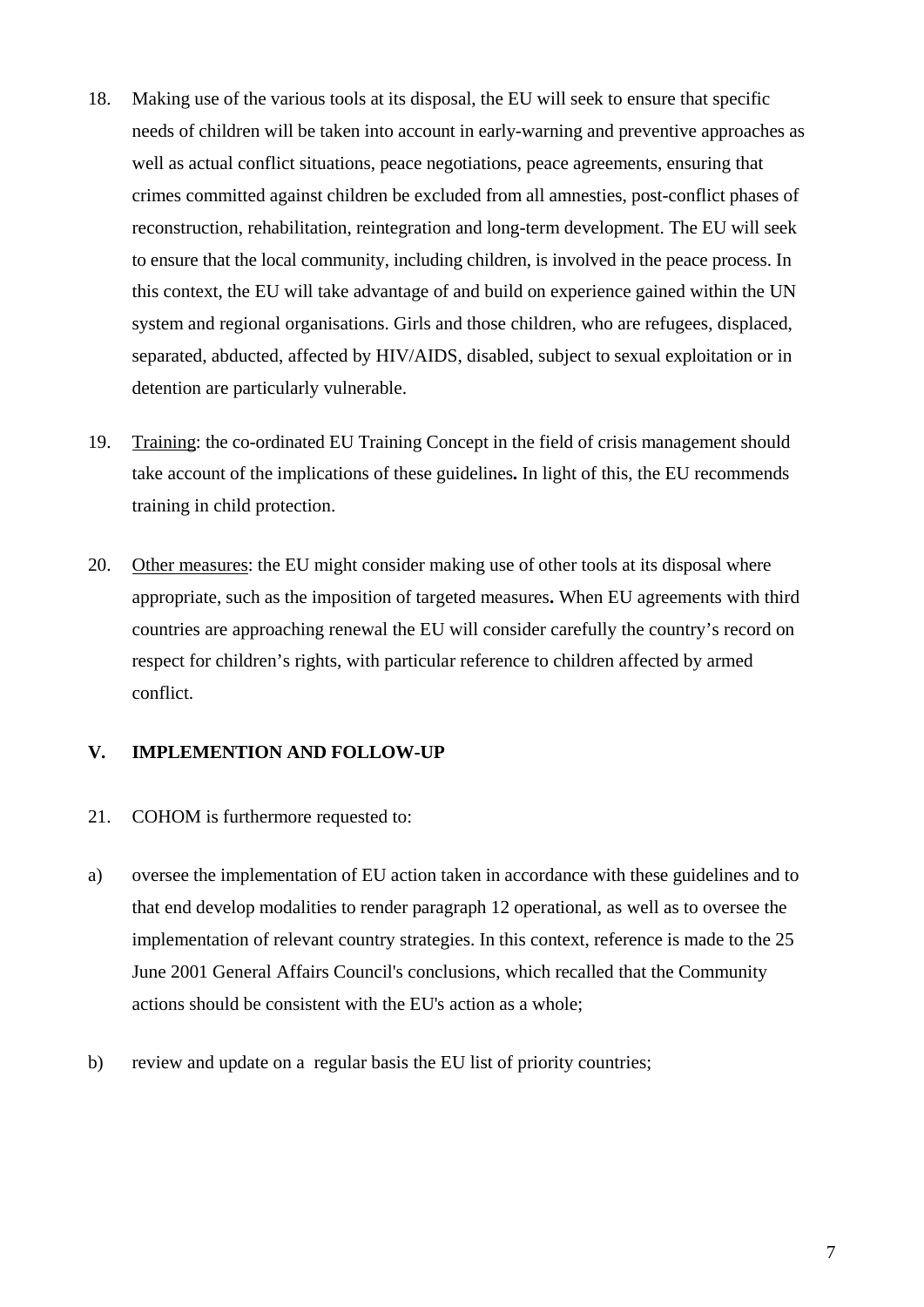- c) promote and oversee mainstreaming of the issue of children and armed conflict throughout all relevant EU policies and actions, as well as to co-operate with other EU bodies in the area of security and development to comprehensively protect the rights of children;
- d) undertake ongoing review of the implementation of these guidelines, in close co-ordination with the relevant working groups, Special Representatives, Heads of Mission, Heads of Mission of civilian operations and EU Military Commanders (through the chain of command);
- e) continue to examine, as appropriate, further ways of co-operation with the UN and other international and regional intergovernmental organisations, NGOs as well as corporate actors in this area;
- f) report to PSC on an annual basis on progress made towards fulfilling the objectives set out in these guidelines;
- g) submit an evaluation of these guidelines to the Council with recommendations for improvements or updates as and when appropriate;
- h) On that basis, consider establishing a focal point (for instance a special group of experts or Special Representative) to ensure the future implementation of these guidelines.

\_\_\_\_\_\_\_\_\_\_\_\_\_\_\_\_\_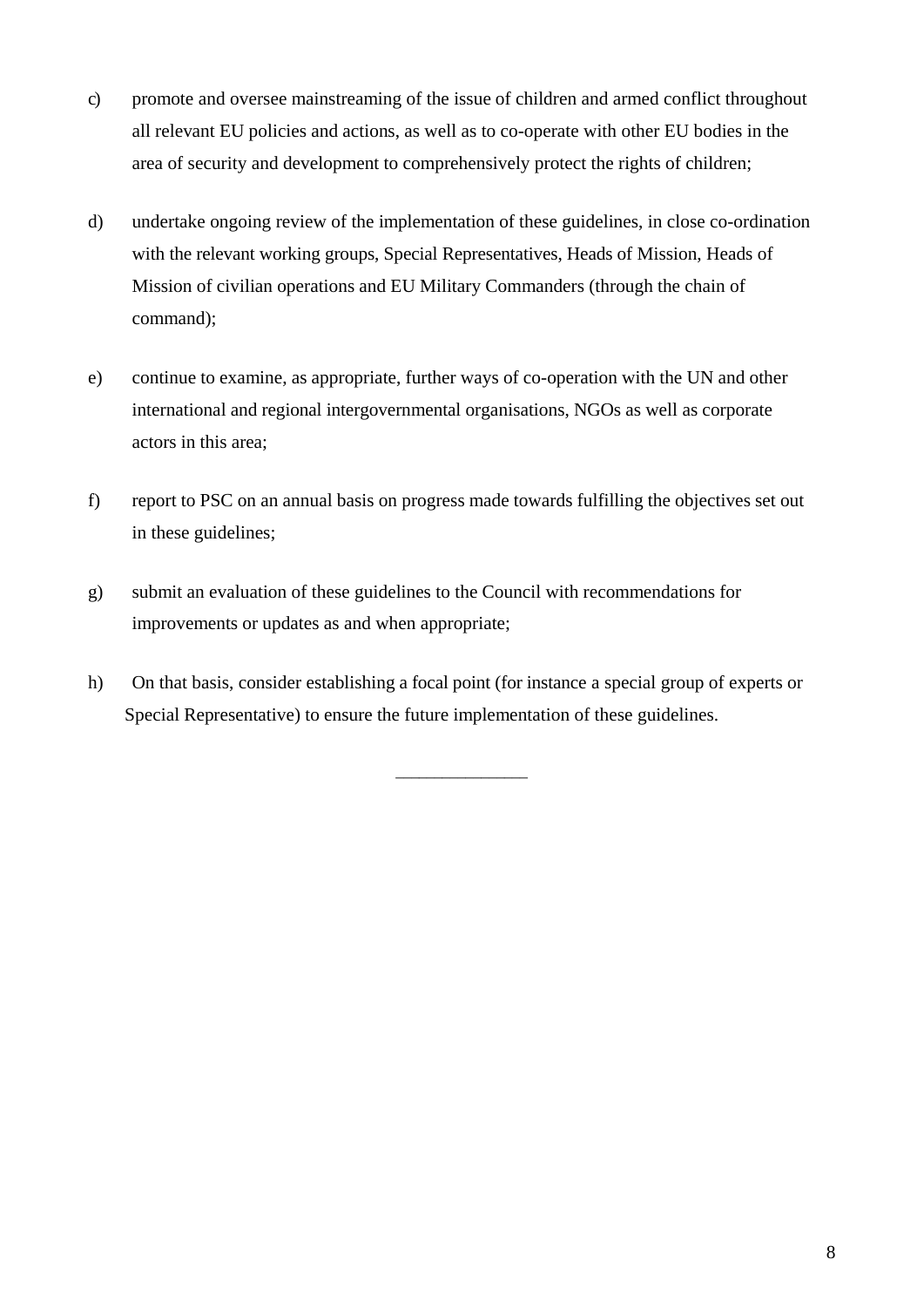# **Non-exhaustive list of international norms, standards and principles the EU may invoke in contacts with Third Countries concerning children affected by armed conflict**

# **I. UN human rights instruments**

## a. Treaties and protocols

- Convention on the Rights of the Child, 1989;
- Optional Protocol II to the Convention on the Rights of the Child on the involvement of children in armed conflict, 2002;
- Optional Protocol I to the Convention on the Rights of the Child on the sale of children, child prostitution and child pornography, 2002;
- ILO Convention 182 concerning the Prohibition and Immediate Action for the Elimination of the Worst Forms of Child Labour, 1999;

# b. Security Council Resolutions

- Security Council Resolution 1539 (2004, Children and armed conflicts)
- Security Council Resolution 1612 (2005, Children and armed conflicts)
- c. Resolutions by the General Assembly related to Children and Armed Conflict
- Resolutions on the rights of the child introduced by the EU, jointly with GRULAC, in the Human Rights Council and Third Committee of UN General Assembly on a yearly basis. These resolutions contain paragraphs on children and armed conflict.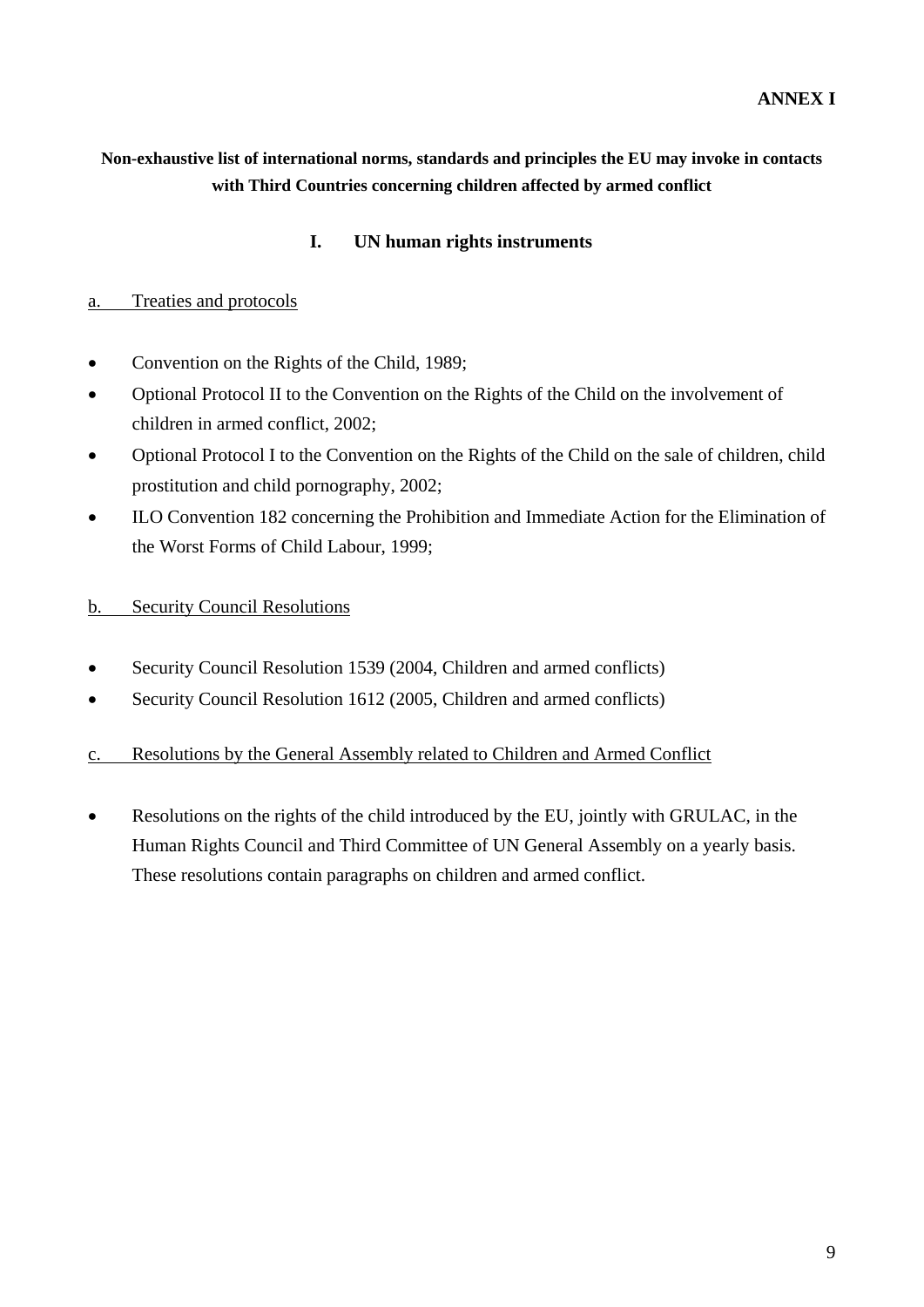# **II. International Humanitarian Law, Refugees and IDPs**

- Geneva Convention relative to the Treatment of Prisoners of War, 1949;
- Geneva Convention relative to the Protection of Civilian Persons in Time of War, 1949;
- Protocol Additional to the Geneva Conventions of 12 August 1949, and Relating to the Protection of Victims of International Armed Conflicts (Protocol I), 1978;
- Protocol Additional to the Geneva Conventions of 12 August 1949, and Relating to the Protection of Victims of Non-International Armed Conflicts (Protocol II), 1977;
- Convention relating to the Status of Refugees, 1951;
- Protocol relating to the Status of Refugees, 1967;
- Guiding Principles on Internal Displacement, 1998.

### **III. International Criminal Law**

- Rome Statute of the International Criminal Court, 2002;
- Amended Statute of the International Tribunal for the Prosecution of Persons Responsible for Serious Violations of International Humanitarian Law Committed in the Territory of the Former Yugoslavia since 1991, 1993 (as amended in 1998, 2000, 2002);
- Statute of the International Criminal Tribunal for Rwanda, 1994.
- Statute of the International Tribunal for Sierra Leone

### **IV. Other relevant international principles, guidelines and normative instruments**

- The Paris Commitments to Protect Children from Unlawful Recruitment or use by Armed Forces or Armed Groups adopted on 6 February 2007.
- The Paris Principles: Principles and Guidelines on Children Associated with Armed Forces or Armed Groups adopted on 6 February 2007.
- Report of the Special Representative of the Secretary-General for Children and Armed Conflict, Item 68 (a) on the provisional agenda of the 2007 UN General Assembly  $(A/62/228).$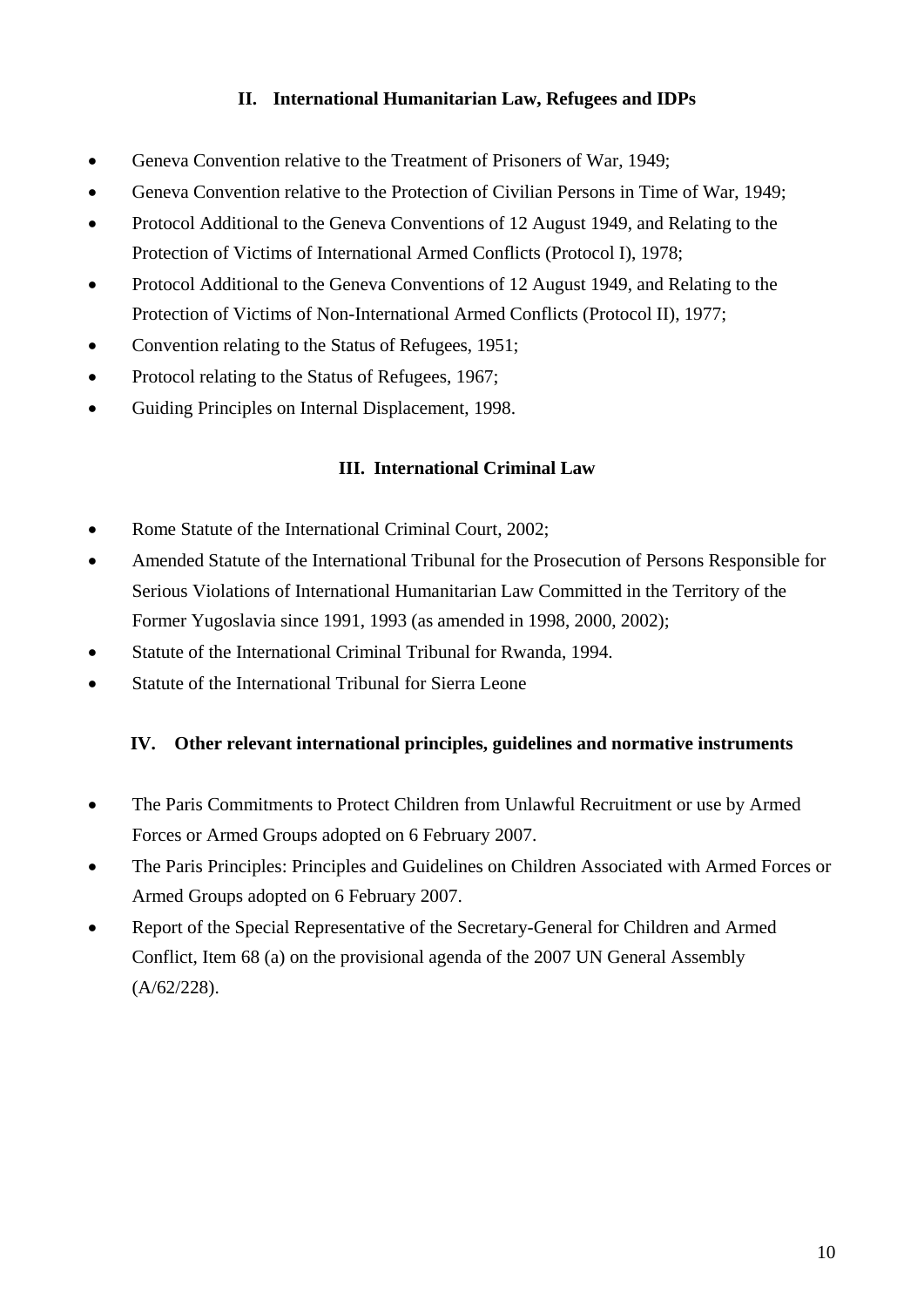- Enhancing the EU Response to Children Affected by Armed Conflict With particular reference to development policy, Study for the Slovenian EU Presidency prepared by Andrew Sherriff in December 2007.
- "Will you listen?" Young voices from conflict zones prepared in 2007 by the UNICEF Office of the Special Representative of the Secretary General for Children and Armed Conflict, UNICEF, Global Youth Action Network, UNFPA, et al.

# **V. Regional instruments**

\_\_\_\_\_\_\_\_\_\_\_\_\_\_\_\_\_

• African Charter on the Rights and Welfare of the Child, 1990;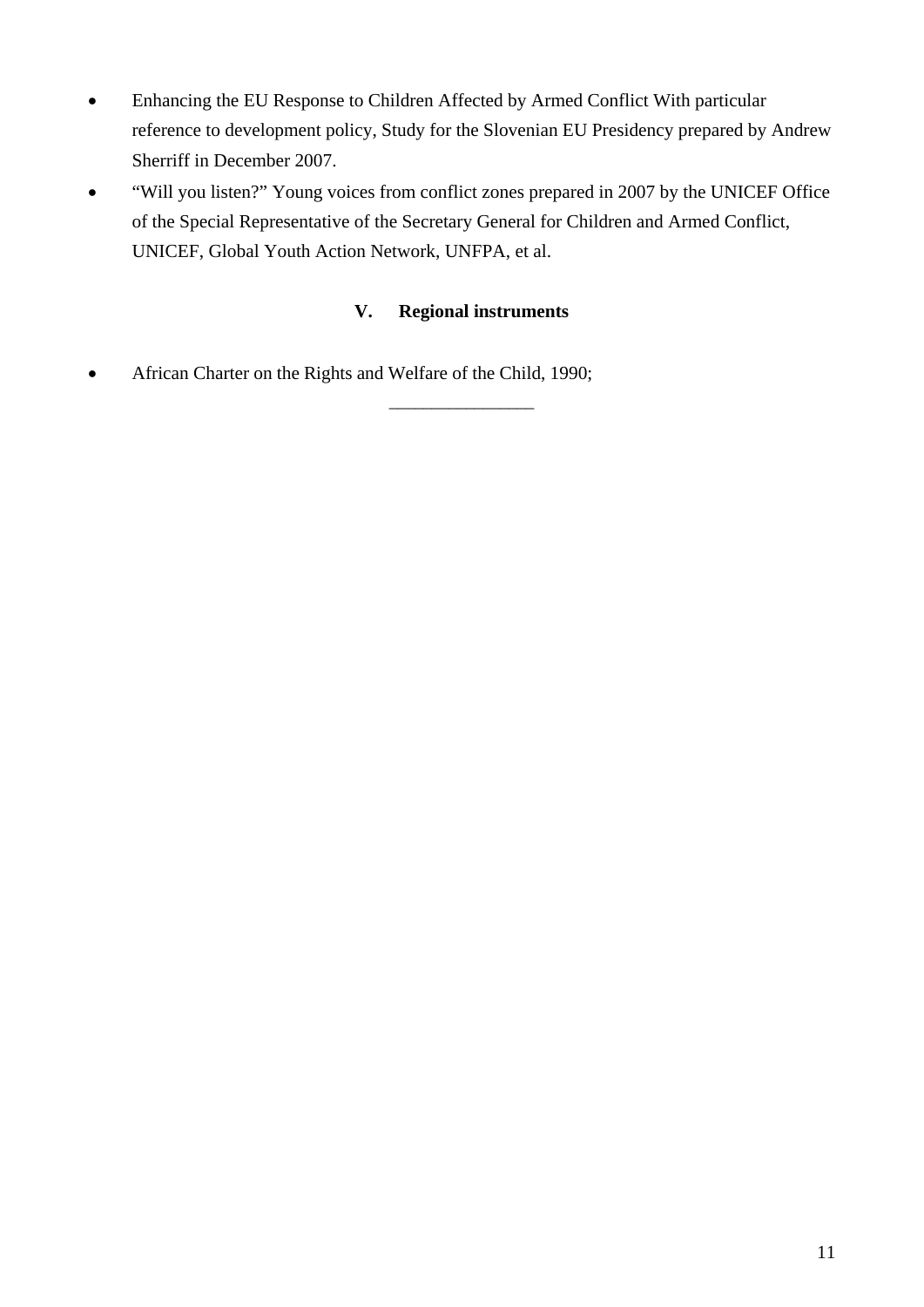### **ANNEX II**

# **EU Actions in the field of Children and Armed Conflict (INDICATIVE)**

### a. CFSP Instruments

- Council Conclusions of 10 December 2002 (doc. 15138/02, page 9).
- Council conclusions on the biennial review of the EU Guidelines on Children & Armed Conflict of 12 December 2005 (doc. 14960/05, page 15).
- Council Conclusions on Children in External Action, May 2008.
- EU guidelines on torture and other cruel, inhuman or degrading treatment or punishment (doc. 7369/01) and working paper to implement the guidelines (doc. 15437/02).
- European Union Guidelines on the Death Penalty (doc. 9199/98).
- European Union Guidelines on Human Rights Dialogues (doc. 14469/01).
- EU Guidelines for the promotion and protection of the rights of the child adopted on 10 December 2007.
- Implementation Strategy for Guidelines on Children and Armed Conflict adopted on 25 April 2006 (doc. 8285/1/06 REV 1).
- Common Positions on human rights and good governance in Africa (doc. 98/350/CFSP).
- Common Positions on Rwanda, Somalia, Sierra Leone, Zimbabwe, DRC, Nigeria, Liberia, Angola, Cuba (including the imposition of targeted sanctions in some of these cases).
- Council Common Position 2003/444/CFSP of 16 June 2003 in the International Criminal Court, OJ L 150, 18.06.2003, p. 67.
- Joint Actions (DRC, South Ossetia, Bosnia Herzegovina, various special representatives), and Common Strategies (Russia, Ukraine, Mediterranean region).
- EU Programme for Preventing and Combating Illicit Trafficking in Conventional Arms of 26 June 1997.
- EU Code of Conduct on Arms Export adopted on 8 June 1998. Ongoing work to introduce EU-wide controls on the exports of paramilitary equipment.
- Common Position on conflict diamonds and Council Regulation implementing the Kimberley Process certification scheme for the international trade in rough diamonds (doc. 15328/02).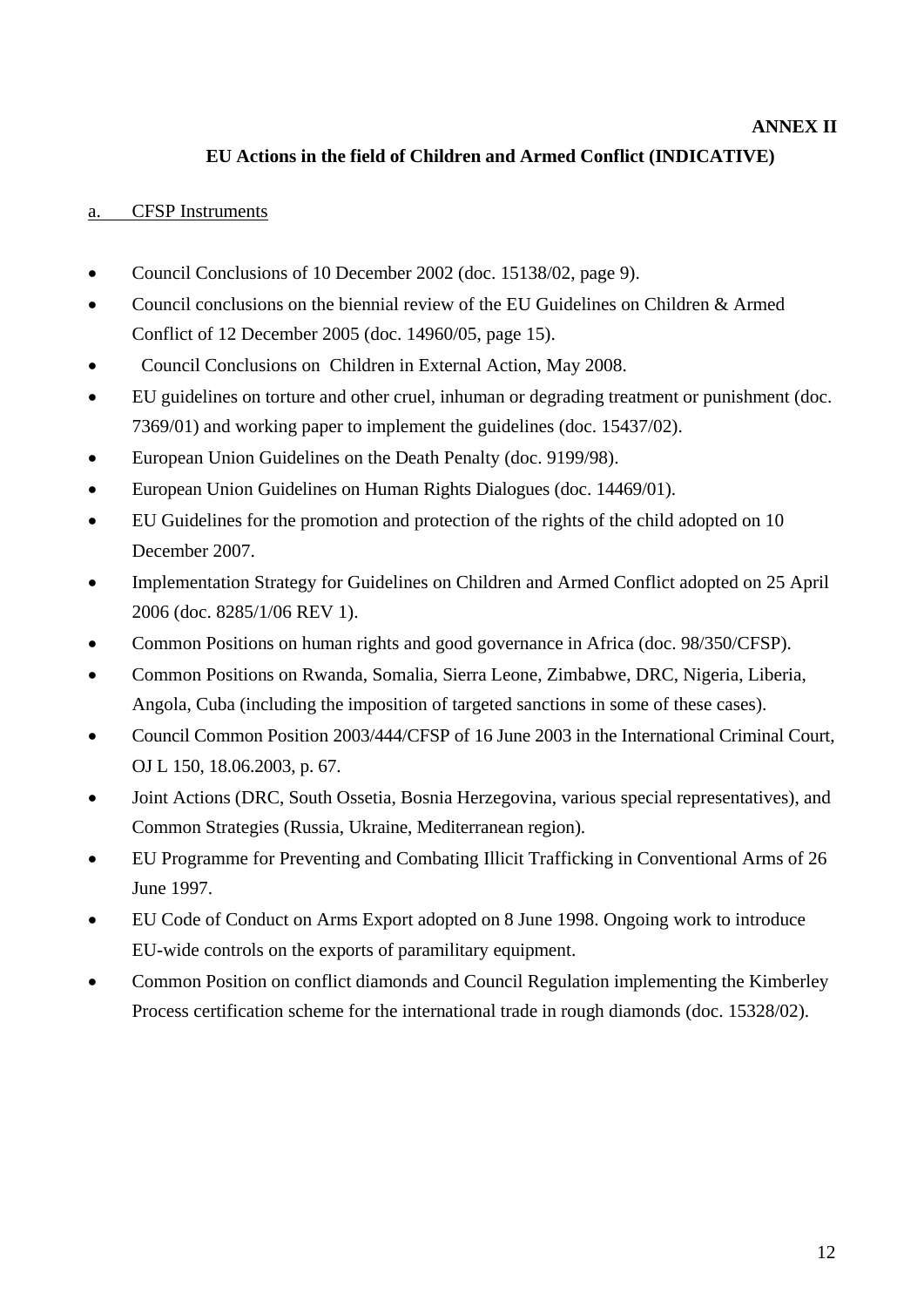## b. Crisis management (ESDP)

- Council Conclusions on Checklist for integration of the protection of children affected by armed conflict into ESDP
- Council Conclusions on ESDP of 14 May 2007.
- Council conclusions concerning the declaration by the EU and the UN on cooperation between the two in crisis management (doc. 12875/03).
- Council Conclusions of 21 July 2003 on co-operation between the EU and the UN on crisis management: protection of civilians in EU-led crisis management operations (doc. 11439/03).
- Draft guidelines on protection of civilians in EU-led crisis management operations (doc. 14805/03).
- Comprehensive EU concept for missions in the field of rule of law in crisis management, including annexes (doc. 9792/03).
- Implementation of the EU programme for the Prevention of Violent Conflicts (doc. 10680/03). This programme sets out the various EU initiatives undertaken in the context of conflict prevention, including training of officials.
- Harmonisation of training for EU civilian aspects of crisis management and recruiting (doc. 11675/1/03) and Common Criteria for training for EU aspects of civilian aspects of management (doc. 15310/03)**.**
- The EC has contributed to increase the UN capabilities in areas such as rapid deployment, training and DDRR. The Commission and the Council Secretariat's Policy Unit have also developed "conflict indicators" (watch lists of countries in difficult situations). One programme example is the co-operation with the African Union in order to improve its capacity building on the peaceful solution of conflicts and desk to desk co-operation with partner countries covering specific sectors such as illegal exports of timber and water resources.
- General review of the Implementation of the Checklist for the Integration of the Protection of Children affected by Armed Conflict into ESDP Operations (doc. 9693/08).
- EU Concept for support to Disarmament, Demobilisation and Reintegration adopted on 14 December 2006.
- Mainstreaming Human Rights and Gender into European Security and Defence Policy Compilation of relevant documents of 29 June 2007 (doc. 11359/07).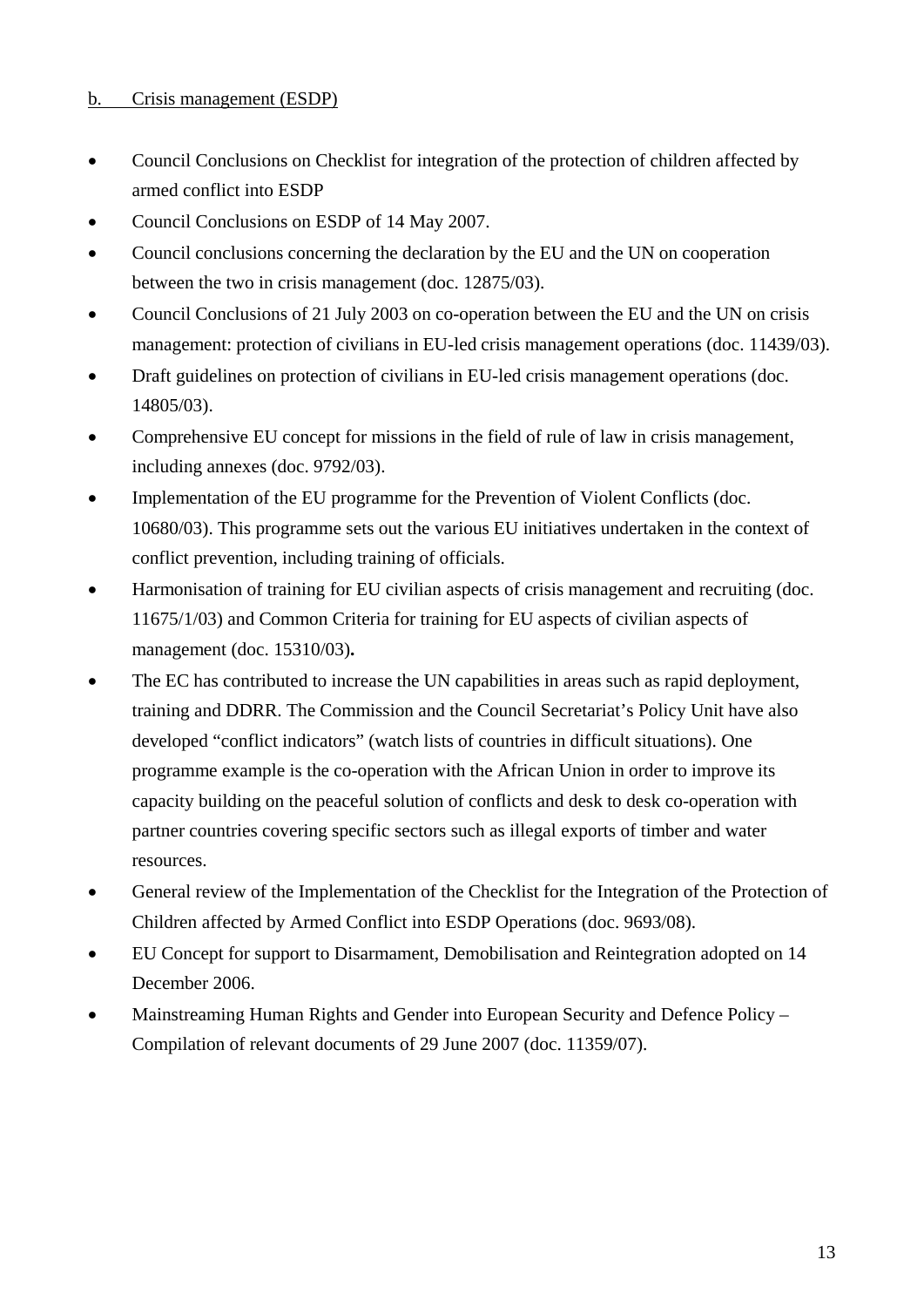- Civcom advice on the Checklist for the Integration of the protection of children affected by armed conflict into ESDP operations given on 29 May 2006 (doc. 9877/06).
- Joint statement on UN-EU cooperation in Crisis Management signed in Berlin on 7 June 2007.

### c. Community instruments (development co-operation, trade, humanitarian assistance)

- Council Resolution on Corporate Social Responsibility (doc. 5049/03).
- Various Trade and Co-operation Agreements, in particular the ACP-EU "Cotonou" Partnership Agreement, contain specific paragraphs on children, conflict prevention, human rights.
- Assistance and protection of vulnerable children is seen in the wider context of poverty eradication, therefore, in the framework of EC development cooperation. Children are an important focal group of external aid, in particular in sectoral policies such as education and health. Numerous child-related activities are funded by the EC through ECHO, EDF, EIDHR.
- Assistance and protection of children involved in armed conflicts is channelled through a number of Commission programmes. The promotion of children's rights was one of the priorities for funding under the European Initiative for Human Rights and Democracy in 2001, was mainstreamed in funding for the period 2002-2004, and is now retained in the new European Instrument for Democracy and Human Rights.
- In accordance with the European Consensus on Humanitarian Aid, which recognises the particular vulnerabilities of children in humanitarian crises, the Commission is committed to pay special attention to them and to address their specific needs. Examples of humanitarian operations with a child component supported by the Commission include: demobilisation, rehabilitation and reintegration projects (Uganda), health and nutrition projects (Sudan, Colombia, Palestine), psychosocial support (Sierra Leone, Sudan, West Bank, Gaza Strip and Lebanon), funding of schools in emergency camps for displaced persons (DRC, Sudan, Sierra Leone, among others), family tracing and reunification (Colombia).
- ECHO also funded research and advocacy activities of Save the Children, Belgian Red Cross and others and supports UNICEF in strengthening its capacities to effectively deliver on its commitments for children in emergencies in the area of child protection.
- Commission Communication Towards an EU Strategy on the Rights of the Child of 7 July 2006 (COM(2006) 367 final).